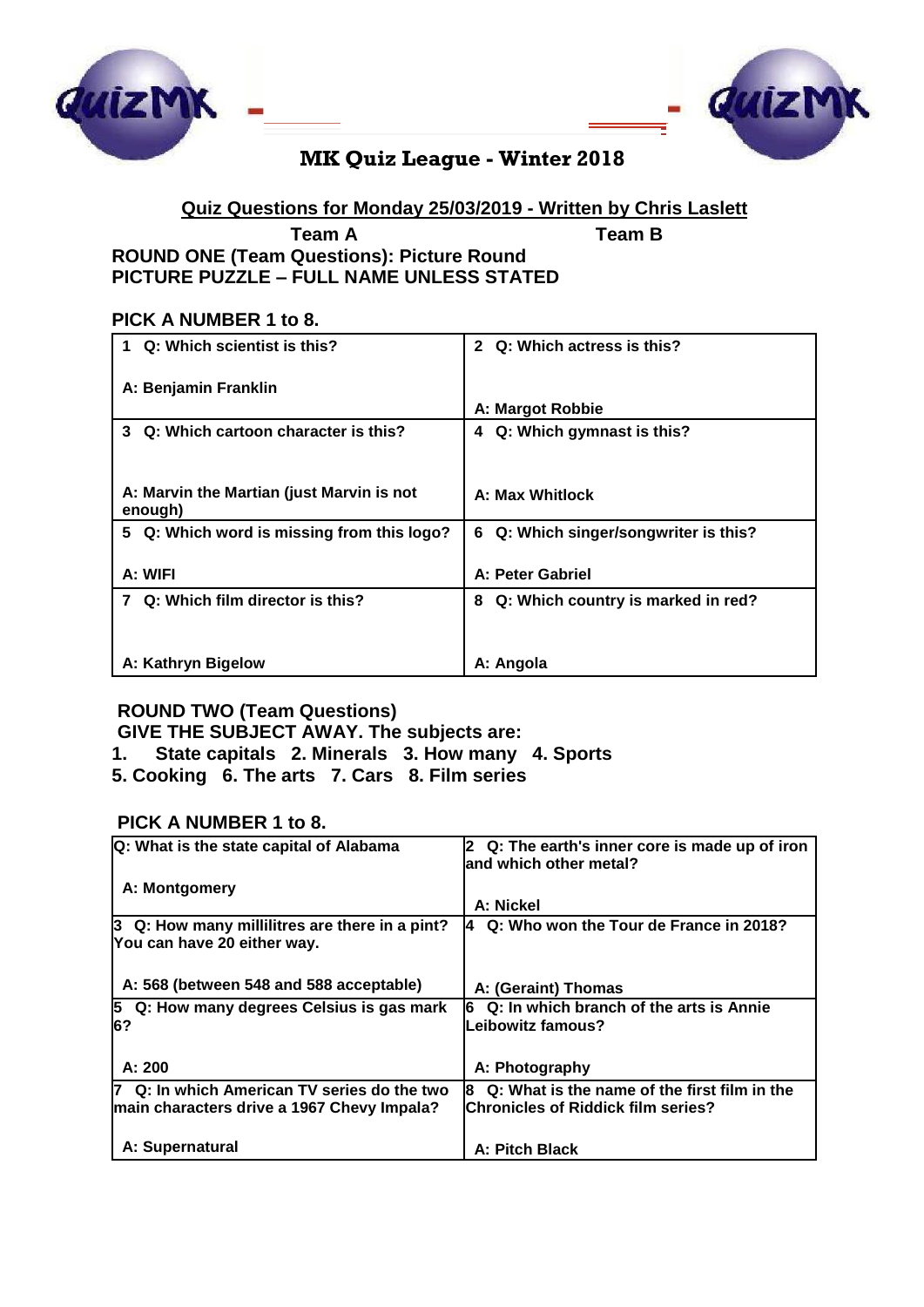### **ROUND THREE (Individual Questions)**

**(Jokers to be used, each team to nominate one player. team A to answer first.) The Categories are:-**

**1 & 2 Athletics 3 & 4 Islands 5 & 6 70s pop 7 & 8 US states and elements 1 Q: What is the longest distance run in the Olympic decathlon? A: 1500m 2 Q: What is the longest distance run in the Olympic heptathlon? A: 800m 3 Q: Portree is the largest town on which Scottish Island? A: Skye 4 Q: Tobermory is the largest town on which Scottish Island? A: Mull 5 Q: Which band had a number one hit in 1971 with Chirpy Chirpy Cheep Cheep? A: Middle of the Road 6 Q: Which band had a number 1 hit in 1971 with Love Grows (Where my Rosemary Goes)? A: Edison Lighthouse 7 Q: Give the US state and element that both have the abbreviation Co A: Colorado & Cobalt 8 Q: Give the US state and element that both have the abbreviation Ne A: Nebraska & Neon**

#### **ROUND FOUR (Team Questions) THEME ROUND. This week's theme is AUSTRALIA**

| 1 Q: How many states does Australia<br>lhave?                                                                                                                                                    | 2 Q: Who is the current Prime Minister of<br>Australia- clue also a name of a<br><b>Supermarket retailer?</b>                               |
|--------------------------------------------------------------------------------------------------------------------------------------------------------------------------------------------------|---------------------------------------------------------------------------------------------------------------------------------------------|
| A: Six (New South Wales, Queensland,<br>South Australia, Tasmania, Victoria and<br><b>Western Australia)</b>                                                                                     | A: (Scott) Morrison                                                                                                                         |
| 3 Q: Which Australian actor died in 2008<br>shortly after filming The Dark Knight?                                                                                                               | $\vert$ 4 Q: In Australian slang, what is a servo?                                                                                          |
| A: Heath Ledger                                                                                                                                                                                  | A: A petrol station or service station                                                                                                      |
| 5 Q: In which month is ANZAC Day?                                                                                                                                                                | 6 Q: The town of Coober Pedy in South<br>Australia is a major source of which<br>precious stone?                                            |
| A: April (25th)                                                                                                                                                                                  | A: Opals                                                                                                                                    |
| 7 Q: Which comedy show featured the<br>'Bruces' sketch, in which the characters<br>were all called Bruce and were members of<br>the Philosophy Department of the<br>University of Woolloomooloo? | 8 Q: Which film set in Australia follows<br>the adventures of Mitzi del Bra,<br><b>Bernadette Bassenger and Felicia</b><br>Jollygoodfellow? |
| A: Monty Python ('s Flying Circus)                                                                                                                                                               | A: (The Adventuers of) Priscilla, Queen of the<br><b>Desert</b>                                                                             |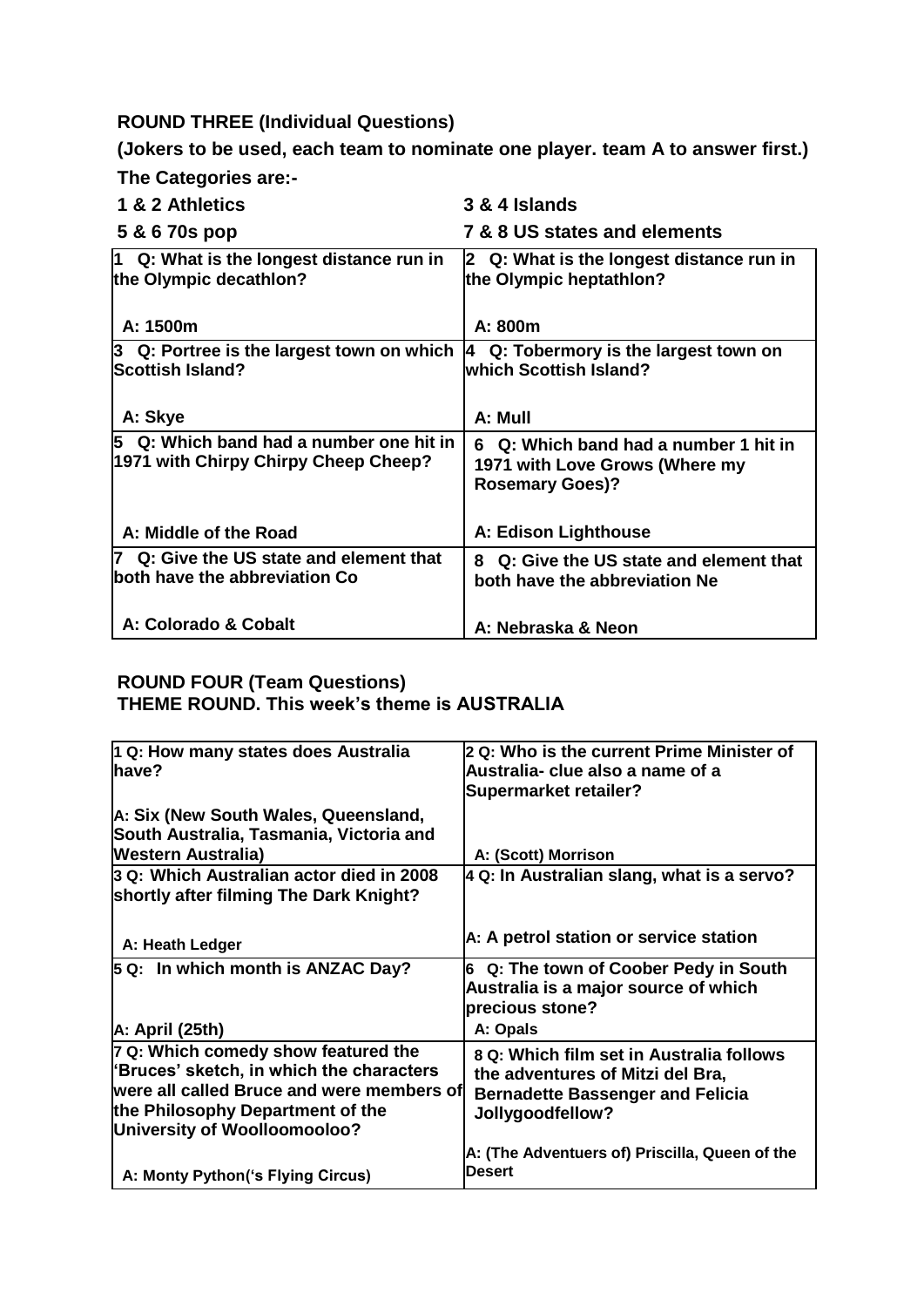



# **MK Quiz League - Winter 2018**

# **ROUND FIVE (Team Questions)**

**PICK A LETTER. Surnames only for individuals. The letters are:**

**1. T 2. R 3. B(1) 4. C(1) 5. B(2) 6. M 7. A. 8. C(2)**

| 1 Q: What T is a north African cooking pot? $ 2\>$ Q: Which R was the first American |                                                |
|--------------------------------------------------------------------------------------|------------------------------------------------|
|                                                                                      | woman in space?                                |
| A: Tagine                                                                            | A: Sally Ride                                  |
| 3   Q: Which B is a paralympic sport related∣4   Q: Which C was an ancient king      |                                                |
| to pétanque or boules?                                                               | renowned for his wealth?                       |
| A: Boccia                                                                            |                                                |
|                                                                                      | A: Croesus                                     |
| 5 Q: Pete Shelley was lead singer of which                                           | Q: Which Icelandic man won the title of<br>l6. |
| punk band?                                                                           | World's Strongest Man four times in the        |
|                                                                                      | 1990s?                                         |
| A: Buzzcocks                                                                         |                                                |
|                                                                                      | A: Magnús ver Magnússon                        |
| 7 Q: Which famous con man was the                                                    | Q: What is the native language on the<br>8     |
| subject of the film Catch Me If You Can?                                             | Mediterranean island of Majorca?               |
|                                                                                      |                                                |
| A: Frank Abagnale Jr                                                                 | A: Catalan                                     |

## **HALF TIME!**

#### **ROUND SIX (TEAM QUESTIONS) PICTURE ROUND REVISITED**

| $ 1 \tQ$ : Give a year in the life of Benjamin | 2 Q: Which figure skater did Margot              |
|------------------------------------------------|--------------------------------------------------|
| <b>IFranklin.</b>                              | Robbie portray in a 2017 film?                   |
|                                                |                                                  |
| A: 1706 - 1790                                 | A: (Tonya) Harding                               |
| $3\,$ Q: Which cartoon legend was the          | Q: Name one of the two gymnastics<br>14          |
| original voice of Marvin the Martian?          | disciplines for which Max Whitlock won           |
|                                                | gold at the Rio Olympics in 2016.                |
| A: Mel Blanc                                   |                                                  |
|                                                | A: Floor or pommel horse                         |
| 5 Q: The WiFi logo is based on which           | 6 Q: After leaving Genesis, what was             |
| widely used Oriental symbol?                   | Peter Gabriel's first solo single in 1977?       |
|                                                |                                                  |
| A: Yin & Yang                                  | A: Solsbury Hill                                 |
| 7 Q: Kathryn Bigelow won the Best              | $\vert$ 8 Q: What weapon is shown on the flag of |
| Director Oscar for which film in 2010?         | Angola?                                          |
|                                                | A: A machete (not knife or sword, if Knife       |
| A: The Hurt Locker                             | ask given ask for more)                          |
|                                                |                                                  |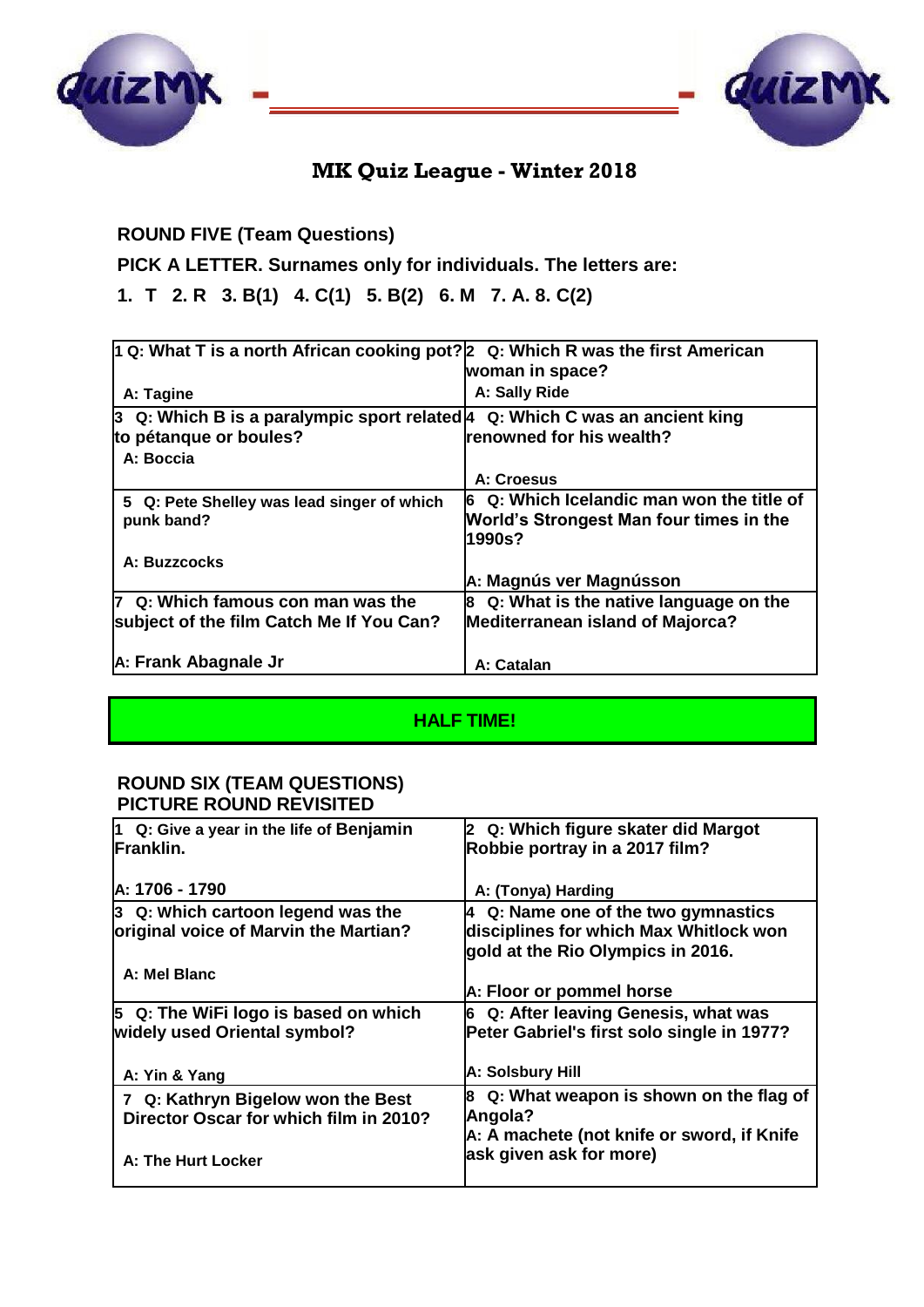### **ROUND SEVEN (Team Questions) BLOCKBUSTERS ROUND. The letters are:**

## **1. GVH 2. NC 3. AD 4. DDG 5. DVAS 6. EM 7. MV 8. SPB**

| $\vert$ 1 Q: Which German invented the process | 2 Q: Which Swedish singer/songwriter          |
|------------------------------------------------|-----------------------------------------------|
| of plastination, a technique for creating      | had a hit with Buffalo Stance in 1989?        |
| sculptures out of the bodies of animals        |                                               |
| and people?                                    |                                               |
|                                                | A: Neneh Cherry                               |
| A: Gunther von Hagens                          |                                               |
| 3 Q: Which fungal disease affecting a          | 4 Q: Which internet search engine is a        |
| certain type of tree was first found in        | popular alternative to Google and is          |
| Britain in 2012 and is now established         | named after a traditional children's game?    |
| throughout the country?                        |                                               |
| A: Ash Dieback                                 | A: DuckDuckGo                                 |
| 5 Q: What is the name of the group             | 6 Q: Which collection of classical Greek      |
| consisting of Black Mamba, Cottonmouth,        | sculptures were originally part of the        |
| <b>Copperhead, Sidewinder and California</b>   | Parthenon in Athens but now live in the       |
| Mountain Snake that featured in the Kill       | <b>British Museum?</b>                        |
| <b>Bill films?</b>                             |                                               |
|                                                | A: Elgin Marbles                              |
| A: Deadly Viper Assassination Squad            |                                               |
| 7 Q: What is the highest mountain in           | 8 Q: Which is the largest church in the       |
| <b>Antarctica?</b>                             | world by area? It is located in Vatican City. |
|                                                |                                               |
| A: Mount Vinson (not the Vinson Massif)        | A: Saint Peters Basilica                      |

### **ROUND EIGHT (Individual Questions)**

**Jokers to be used, each team to nominate one player; team A to answer first. The Categories are:**

- **1 & 2 Words 3 & 4 Companies**
	-
- **5 & 6 Italian food 7 & 8 Film quotes**

| down and bridge to make four new words?                                                                         | 1 Q: Which word can go before back, string, 2 Q: Which word can go before break, fall,<br>pipe and lass to make four new words? |
|-----------------------------------------------------------------------------------------------------------------|---------------------------------------------------------------------------------------------------------------------------------|
| A: Draw                                                                                                         | A: Wind                                                                                                                         |
| $ 3 \, \Omega$ : Which financial company's name<br>means a travel authorisation document?                       | Q: Which insurance company's name<br>4<br>means a long story?                                                                   |
| A: Visa                                                                                                         | A: Saga                                                                                                                         |
| $\vert$ 3 Q: In Italian cooking, what is herb is<br>"salvia"?                                                   | 6 Q: In Italian cooking, what is common<br>seasoning is "aglio"?                                                                |
| A: Sage                                                                                                         | A: Garlic                                                                                                                       |
| 7 Q: The line, "What we've got here is a<br>failure to communicate" is from which<br>1967 film set in a prison? | 8 Q: The line, "Gentlemen, you can't fight<br>lin here! This is the War Room!" is from<br>lwhich 1964 satirical film?           |
| A: Cool Hand Luke                                                                                               | A: Dr Strangelove                                                                                                               |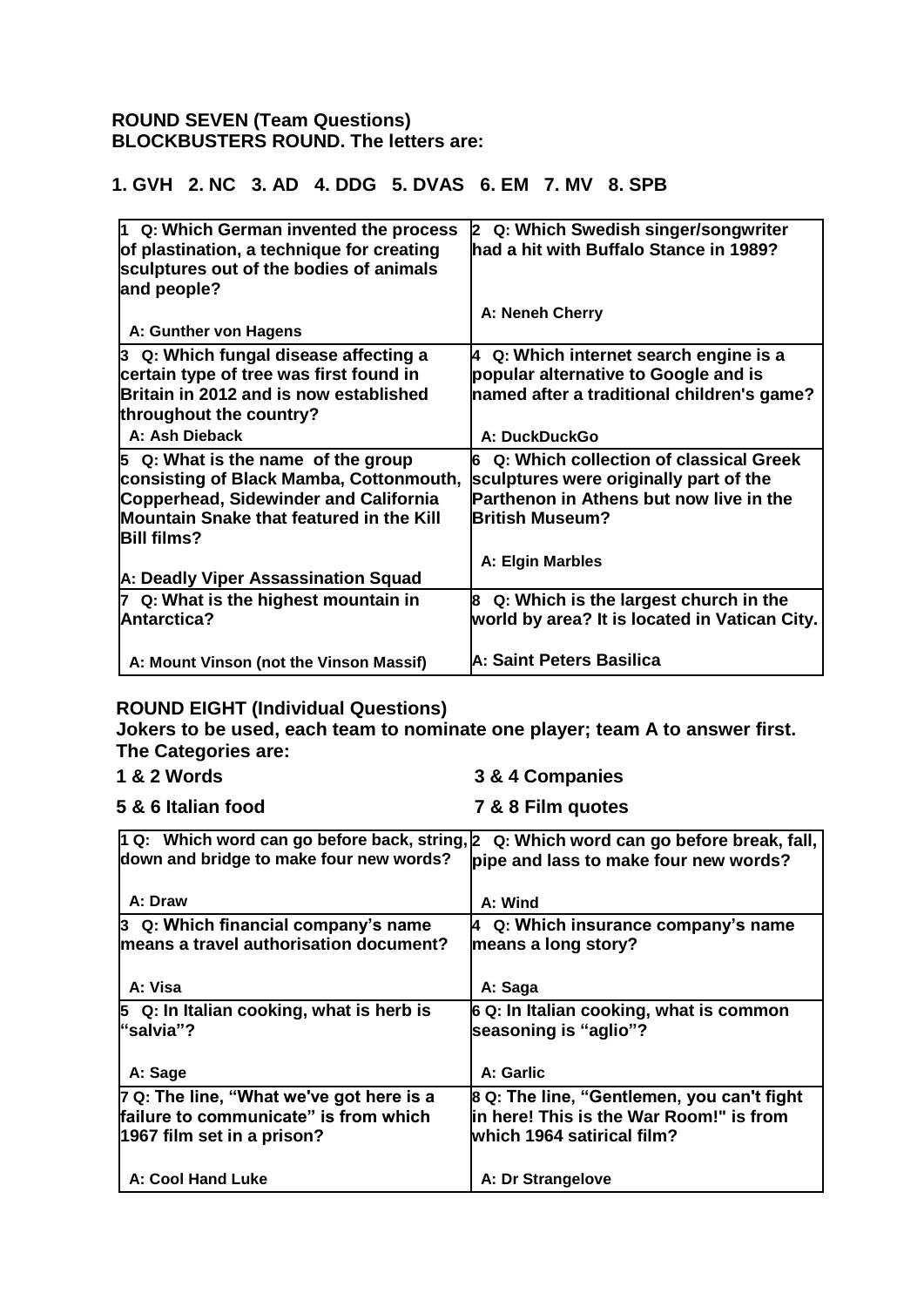### **ROUND NINE (Team Questions) HALF AND HALF ROUND Questions 1 to 4 are on baseball, 5 to 8 are on Science Fiction (Surnames only for individuals.)**

| $\vert$ 1 Q: What is the name of the fielding<br>position in baseball between second and<br>third base? | 2 Q: Which baseball film is based on the<br>novel Shoeless Joe by W P Kinsella?                                                                               |
|---------------------------------------------------------------------------------------------------------|---------------------------------------------------------------------------------------------------------------------------------------------------------------|
| A: Shortstop                                                                                            | A: Field of Dreams                                                                                                                                            |
| 3 Q: How many innings are there in a<br>standard game of baseball?                                      | Q: Which Canadian city is home to the<br>4<br>Blue Jays, the only Major League team<br>based outside the USA?                                                 |
| A: Nine                                                                                                 | A: Toronto                                                                                                                                                    |
| 5 Q: What year is the setting for the 2017<br>sequel to Blade Runner?                                   | Q: Which award winning novel by Frank<br>l6<br>Herbert was made into a film in 1984 and a<br><b>TV miniseries in 2000?</b>                                    |
| A: 2049                                                                                                 | A: Dune                                                                                                                                                       |
| 7 Q: What is the name of the latest Star<br>Trek series currently being showing on<br>Netflix?          | 8 Q: Which manga series has been made<br>into a large number of books, video games<br>and films, most recently as a 2017 film<br>starring Scarlett Johannsen? |
| A: (Star Trek) Discovery                                                                                | A: Ghost In The Shell                                                                                                                                         |

## **ROUND TEN (Team Questions)**

**GIVE THE SUBJECT AWAY. The subjects are:**

**1. Desserts 2. Minerals 3. Mobile phones 4. Punctuation**

**5. Airports 6. Comedians 7. Traditions 8. Museums**

| 1 Q: The dessert "ras malai" comes from<br>which country? | 2 Q: The mineral bauxite is the world's<br>lmain source of which metal? |
|-----------------------------------------------------------|-------------------------------------------------------------------------|
|                                                           |                                                                         |
| A: India                                                  | A: Aluminium                                                            |
| 3 Q: Which mobile phone manufacturer                      | $ 4 \tQ$ : What name is given to the curvy line                         |
| produces the Xperia range?                                | above an n in many Spanish words, such                                  |
|                                                           | as Español and mañana?                                                  |
| A: Sony                                                   |                                                                         |
|                                                           | A: Tilde                                                                |
| 5 Q: Narita Airport is the main airport for               | Q: Which comedian wrote the music and<br>16                             |
| which city?                                               | llyrics for the musical Matilda?                                        |
|                                                           |                                                                         |
| A: Tokyo                                                  | A: (Tim) Minchin                                                        |
| 7 Q: The Coopers Hill Cheese Rolling                      | Q: The Pitt Rivers Museum is in which<br>l8                             |
| competition is held on spring Bank                        | <b>English city?</b>                                                    |
| Holiday near which west English city?                     |                                                                         |
|                                                           | A: Oxford                                                               |
| A: Gloucester                                             |                                                                         |